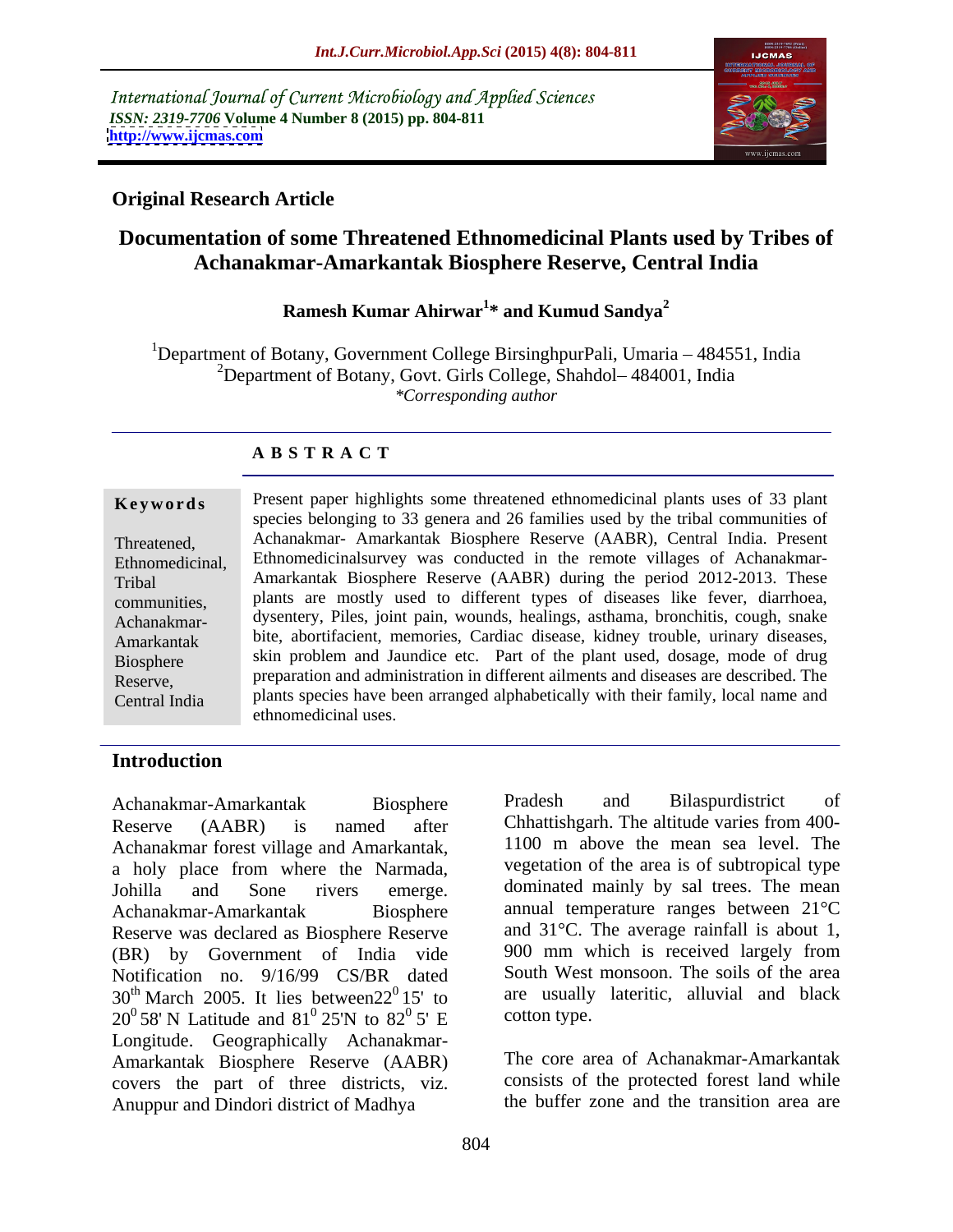characterized by forests, agricultural and information of medicinal plants. Field trips rehabilitated land and small suburban were organized in different tribal villages clusters. Twenty seven tribal and non-tribal communities inhabit 418 villages living on medicinal herbal recipes used by the tribal agriculture (including production of for curing different ailments is gathered medicinal plants) and non-timber products through interviews with the tribal medicine produced in the buffer zone and transition men called vaidya and local experience areas. Its topography is varied from rice medicine man and expert person and fields in Bilaspur and Anuppur district, and question asked to gather data for this wheat fields in Dindori district to the hills of purpose. Each of the plant material was Maikal ranges of Satpura. The topography, in combination with perennial streams and last been collected from reliable and valleys has created micro-climatic authentic sources. The plant specimens are conditions in the area to provide diverse dried and pressed to prepare herbarium. The environmental conditions, encouraging herbarium prepared by standard method luxuriant growth for several species of (Jain and Rao 1977). The collected plant thallophytes, bryophytes, pteriodophytes specimens were identified by using flora and (ferns), gymnosperms, angiosperms and many species of wild fauna of economic 1872,1897; Mudgal *et al.,* 1997; Singh *et al.,* importance. The Achanakmar-Amarkantak 2001; Kapale, 2012; Sahu, 2010 etc.,) and Biosphere Reserve (AABR) is inhabited by specimens were deposited at Pt. S.N.S. a number of tribes like Baiga, Gond, Bharia, Govt. P.G. College Shahdol, Madhya Bhils, Oraon, Kol, Korku, Muria, Bondya*et al.* (2006) who dwell in remote areas of the plant, part used, disease, Local name and forest and uses plant resources in medicinal purpose. The tribals mainly occupy villages such as Achanakmar, Antaria, Bandha, **Results and Discussion** BaratiNala, Chaparwa, Damgarh, Jagatpur, Januna Dadar, Kota, Thad Pathar, Sonkundi, Present study records a total of 33 plants etc. A number of valuable research papers species which are found to be used in the on ethnomedicinal plants of the treatment of fever, dysentery and diarrhoea, Achanakmar-Amarkantak Biosphere piles, skin diseases, rheumatism, bone Reserve (AABR) have been published by fracture, cuts, wounds healing, cough, various workers. However, the vast store of pronounced bronchitis, asthma, ethno-medicinal information of these study gynecological and abortifacient, snake bite, areas has not been fully documented. In the insect bite, stomachache and intestinal present paper, an attempt has been made to disorder, memories, jaundice, cardiac present indigenous knowledge and uses of diseases, kidney trouble, urinary diseases, the wild plants which are used by local tribal boils, male weakness and antifertility communities for treatment of various diseases. These medicinal plants are used by

out during the 2012-2013 to document the Some medicinal plants are vanishing in

and forest areas. The information on collected and documented. The information has been collected from reliable and other pertinent literature (Hooker, Pradesh, India. The information about the family name is given.

### **Results and Discussion**

ailment and diseases (Figure 1). The rural people and tribal communities residing **Material and Method plants** is becoming vanished as there is no The ethno botanical exploration was carried over orally from generation to generation. pneumonia, bronchitis, asthma, disorder, memories, jaundice, cardiac in remote area. This knowledge of medicinal written material. These were only handed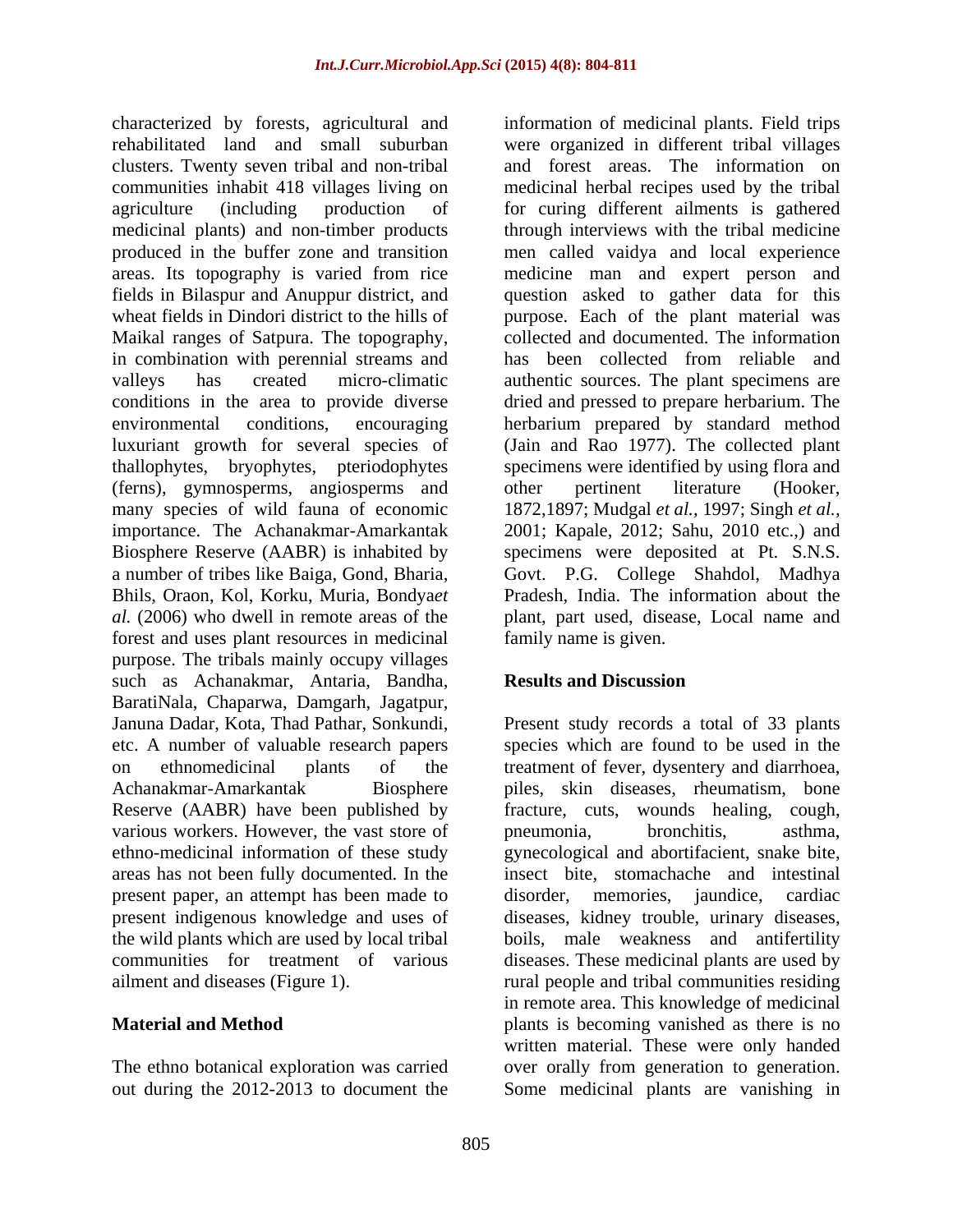alarming rate due to over exploitation, Amarkantak Biosphere Reserve(AABR) of harvesting, trade value, grazing, Madhya Pradesh of which 04 plant species industrialization and urbanization, Road are recorded under Endangered (EN) construction, clearing of forest for category, 06 plant species are found under agriculture, Megaprojects, anthropogenic Vulnerable(VU) category, 04 plants species influences. These plants are categorized as are observed under Near threatened (NT) per IUCN. A total of 33threatened plants category and 19 plant species Least Concern alarming rate due to over exploitation, Amarkantak Biosphere Reserve(AABR) of<br>harvesting, trade value, grazing, Madhya Pradesh of which 04 plant species<br>industrialization and urbanization, Road are recorded under Endangere

(LC) category (Table 1and Figure 2-3).

| Table.1 Some threatened medicinal plants of Achanakmar-Amarkantak Biosphere Reserve |  |
|-------------------------------------------------------------------------------------|--|
| AABR                                                                                |  |

|              | S.No. Botanical name                                | Local Name   Family      |                                 | Medicinal<br><b>Used</b>                               | Status    |
|--------------|-----------------------------------------------------|--------------------------|---------------------------------|--------------------------------------------------------|-----------|
| 01           | AbelmoscusmoschatusMedic.                           | Janglibhindi   Malvaceae |                                 | Root powder $\vert$ LC<br>is given for                 |           |
|              |                                                     |                          |                                 | Abortifacient                                          |           |
| 02           | $\vert$ Abrusprecatorious L.                        | Ratti                    | Papilionaceae                   | Root paste<br>is applied in<br>cuts                    | LC        |
| $\boxed{03}$ | Abutilon indicum(L.) Sweet.                         | Kanghi                   | Malvaceae                       | Root juice is $\vert$ LC<br>given for<br>Abortifacient |           |
| 04           | $\vert$ <i>Acacia nilotica</i> (L.) Willd ex. Del.  | Babul                    | Mimosaceae                      | Pod powder<br>is given in<br>piles                     | LC        |
| $\boxed{05}$ | $\Delta$ <i>chyranthesasperaL.</i>                  | Chirchita                | Amaranthaceae                   | Root paste is   LC<br>applied in<br>cuts               |           |
| 06           | $\vert$ Aegle marmelosa(L.) C. Orea                 | Bel                      | Rutaceae                        | Fruit is eaten $\vert$ LC<br>in Diarrhea               |           |
| $\boxed{07}$ | Aloe veraL.                                         | Guwarphata Liliaceae     |                                 | Leaves<br>paste is<br>applied on<br>cuts               | LC        |
| 08           | Andrographispaniculata(Brum.<br>f.)Wal.<br>Ex. Nes. | Kirayta                  | Acanthaceae                     | Leaf juice is $\vert$ VU<br>given in<br>fever          |           |
| $ 09\rangle$ | ArgemonemexicanaL                                   | Pili Kateri              | Papaveraceae                    | Stem latex is   LC<br>applied on<br>cuts               |           |
| 10           | Asparagus racemosus Willd.                          | Satawari                 | Liliaceae                       | Root is used<br>as tonic                               | $\mid$ VU |
| 11           | Bacopamonnieri(L.) Wetlst                           | Jalneem                  | Scrophulariaceae Leaf powder LC |                                                        |           |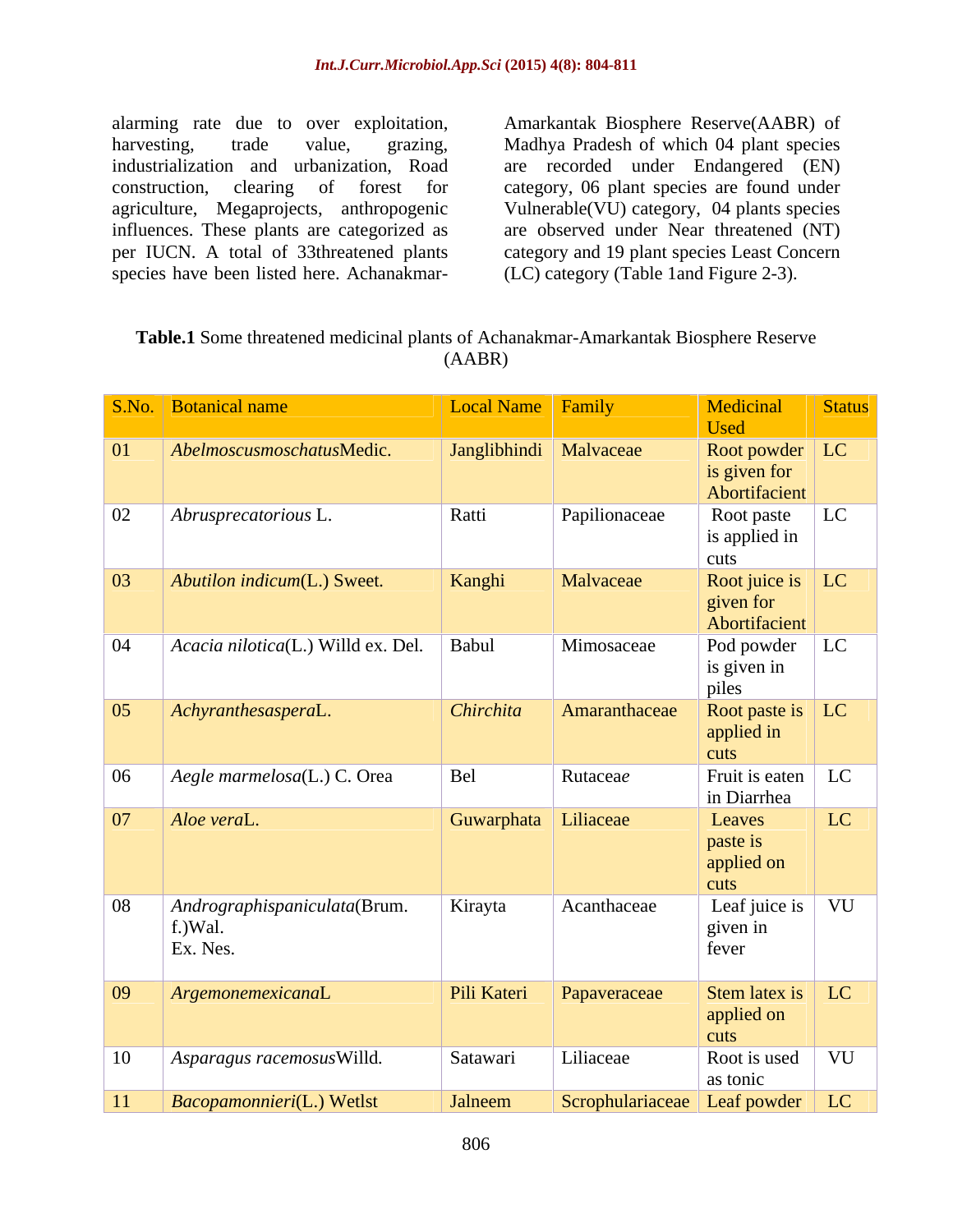|                  |                                    |                       |                | is given for                 |                    |
|------------------|------------------------------------|-----------------------|----------------|------------------------------|--------------------|
|                  |                                    |                       |                | memory                       |                    |
| 12               | $\vert$ BoerhaviadiffusaL.         | Punarnava             | Nyctaginaceae  | increase<br>Root powder   NT |                    |
|                  |                                    |                       |                | is given in                  |                    |
|                  |                                    |                       |                | Kidney                       |                    |
|                  |                                    |                       |                | problem                      |                    |
| 13               | Butea monosperma(Lamk.)Taub.       | Palash                | Fabaceae       | Seed is<br>applied on        | LC                 |
|                  |                                    |                       |                | Snake bite                   |                    |
| 14               | Calotropisprocera(Aiton) R.Br.     | Aak                   | Asclepidaceae  | Hollow stem $\vert$ LC       |                    |
|                  |                                    |                       |                | having Jira                  |                    |
|                  |                                    |                       |                | used as<br>smoke to          |                    |
|                  |                                    |                       |                | cure                         |                    |
|                  |                                    |                       |                | Asthma                       |                    |
|                  |                                    |                       |                |                              |                    |
| $\vert 15 \vert$ | Capparis decidua (Forsk.)Edgew     | $\vert$ Karil         | Capparidaceae  | Seed powder VU               |                    |
|                  |                                    |                       |                | is given in<br>Snake bite    |                    |
| 16               | $\vert$ Cassia fistula L.          | <b>Amaltas</b>        | Caesalpinaceae | Pod paste is $\boxed{LC}$    |                    |
|                  |                                    |                       |                | eaten in piles               |                    |
| 17               | ChlorophytumborivilianumL.         |                       | Liliaceae      | Root powder EN               |                    |
|                  |                                    | SafedMusali           |                | is used as a<br>tonic        |                    |
| 18               | Costusspeciosus(J.koen.) J.E.Sm.   | Kevkand               | Costaceae      | Tuber                        | EN                 |
|                  |                                    |                       |                | powder is                    |                    |
|                  |                                    |                       |                | given cough                  |                    |
| $\boxed{19}$     | Croton tigliumL.                   | Jamalghota            | Euphorbiacae   | Seed                         | EN                 |
|                  |                                    |                       |                | powder is<br>given in        |                    |
|                  |                                    |                       |                | intestinal                   |                    |
|                  |                                    |                       |                | disorder                     |                    |
| 20               | CurculigoorchioidesGaertn.         | Kalimusali            | Hypoxidaceae   | Rhizome                      | $\sqrt{\text{VU}}$ |
|                  |                                    |                       |                | paste is                     |                    |
|                  |                                    |                       |                | applied on<br>healing        |                    |
| $\boxed{21}$     | Curcuma angustifoliaRoxb.          | Tikhur                | Zingiberaceae  | Tubers                       | VU                 |
|                  |                                    |                       |                | extract is                   |                    |
|                  |                                    |                       |                | given in                     |                    |
|                  |                                    |                       |                | Diarrhea                     | LC                 |
| 22               | $\vert$ <i>CuscutareflexaRoxb.</i> | Amarbel               | Cuscutaceae    | Stem juice<br>is given in    |                    |
|                  |                                    |                       |                | Jaundice                     |                    |
| $\boxed{23}$     | $\big $ CyperusrotundusL.          | Nagarmotha Cyperaceae |                | Tubers                       | LC                 |
|                  |                                    |                       |                | powder is                    |                    |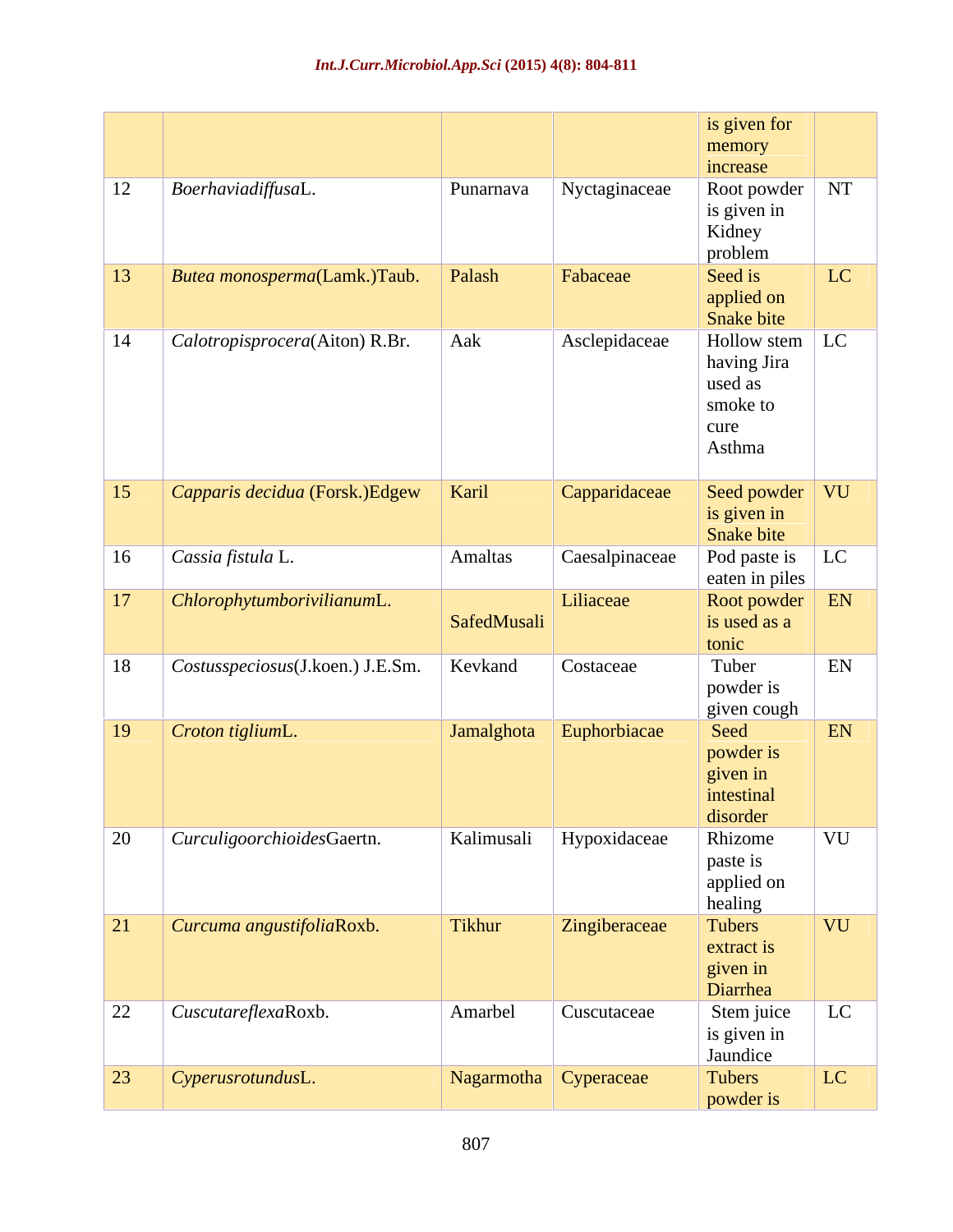|              |                                        |               |                | given in                  |            |
|--------------|----------------------------------------|---------------|----------------|---------------------------|------------|
|              |                                        |               |                | Dysentery                 |            |
| 24           | $\vert$ Evolvulusalsinoides(L.)        | Sankpuspi     | Convolvulaceae | Leaf powder $\vert$       | LC         |
|              |                                        |               |                | is given in               |            |
|              |                                        |               |                | <b>Bronchitis</b>         |            |
| 25           | Hemidesmusindicus(L.) R.Br             | Anantmul      | Asclepidaceae  | Root paste                | $\vert$ NT |
|              |                                        |               |                | is applied in             |            |
|              |                                        |               |                | Joint pain                |            |
| 26           | $\vert$ Mucunapuriens(L.) DC           | Kemach        | Papilionaceae  | Leaf paste is $\sqrt{NT}$ |            |
|              |                                        |               |                | applied on                |            |
|              |                                        |               |                | skin for                  |            |
|              |                                        |               |                | cooling                   |            |
| 27           | Pterocarpus marsupium Roxb.            | Bijasal       | Papilionaceae  | Bark extract   EN         |            |
|              |                                        |               |                | is given in               |            |
|              |                                        |               |                | Diarrhoea                 |            |
|              |                                        |               |                | and                       |            |
|              |                                        |               |                | Dysentery                 |            |
| 28           | Puerari atuberosa(Rox.ex.Wil.)DC       | Vidarikand    | Papilionaceae  | Root powder $\vert$ LC    |            |
|              |                                        |               |                | is given in               |            |
|              |                                        |               |                | Urinary<br>disease        |            |
| $\boxed{29}$ | SolanumnigrumL.                        | Solanaceae    | Solanaceae     | Leaf paste is NT          |            |
|              |                                        |               |                | applied on                |            |
|              |                                        |               |                | skin for                  |            |
|              |                                        |               |                | $\vert$ cooling           |            |
| 30           | Terminalia cuneataL                    | $\vert$ Arjun | Combritaceae   | Bark extract              | LC         |
|              |                                        |               |                | is given in               |            |
|              |                                        |               |                | Cardiac                   |            |
|              |                                        |               |                | disease                   |            |
| 31           | Tinosporacordifolia(W) Mier. Ex Gudbel |               | Menispermaceae | Stem juice                | <b>VU</b>  |
|              | Hook.                                  |               |                | is given in               |            |
|              |                                        |               |                | fever                     |            |
| 32           | $\vert$ TribulusterrestrisL.           | Gokharu       | Zygophyllaceae | Leaf juice is LC          |            |
|              |                                        |               |                | given in                  |            |
|              |                                        |               |                | intestinal                |            |
|              |                                        |               |                | disorder                  |            |
| 33           | VitexnegundoL.                         | Nirgundi      | Verbenaceae    | Leaf paste is $\vert$ LC  |            |
|              |                                        |               |                |                           |            |
|              |                                        |               |                | applied on<br>Joint pain  |            |

**Abbreviation**: VU= Vulnerable, EN= Endangered, NT= Near Threatened, LC =Least Concern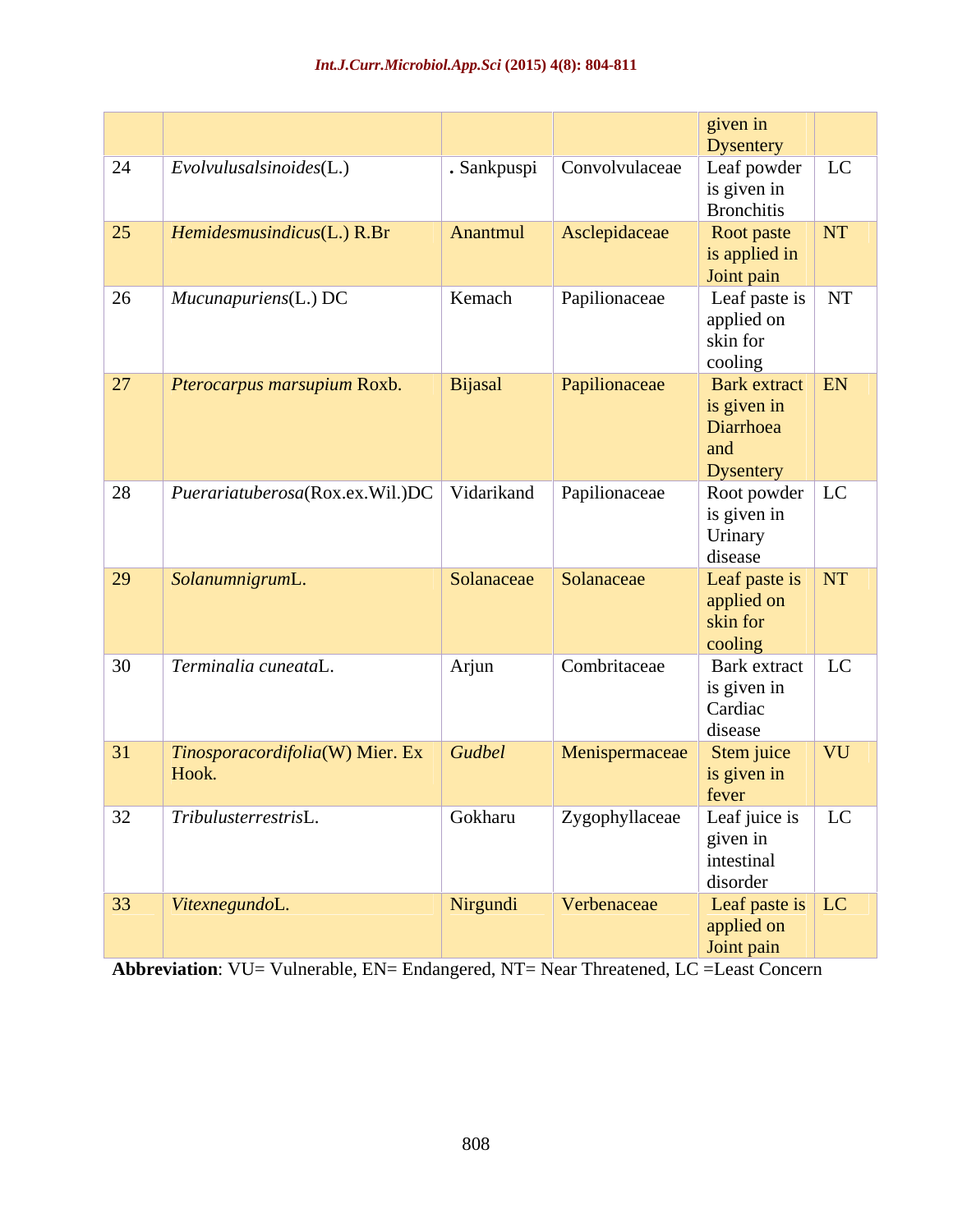

**Figure.1** Location Map of Achanakmar-Amarkantak Biosphere Reserve, Central India



**Figure.2** Percentage of Some Threatened Medicinal plants in (AABR)

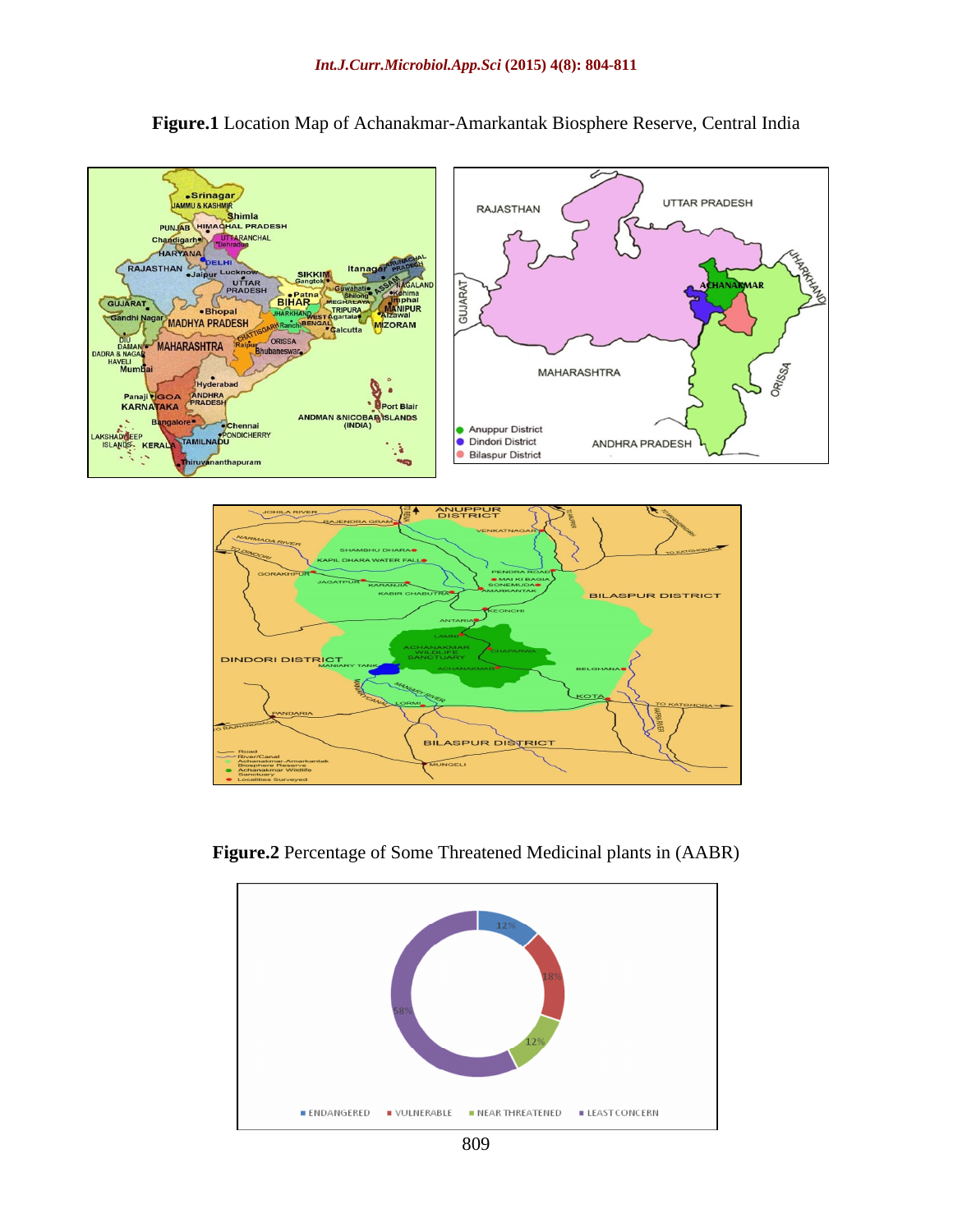

**Figure.3** Representing of Some Threatened Medicinal plants in (AABR)

The author is thankful to their respective college authorities for granting permission thankful to Tribes and rural people who co operated in sharing their knowledge.

- Ahirwar, R.K. 2015. Diversity of  $Myth. Soc., 54: 73-94.$ ethnomedicinal plants in Borid and forest of District Korea, Chhattisgarh, India. *Am. J. Plant Sci.*, 6: 413 425. <http://dx.doi.org/10.4236/ajps.2015.62>
- Ahirwar, R.K. 2015. Indigenous knowledge of traditional magico-religious beliefs Pradesh, India. *Am. J. Ethnomed.,*
- Bondya, S.L., Khanna, K.K., Singh, K.P.<br>2006. Ethnomedicinal uses of leafy Kapale, R. 2012. Ethnomedicinal plants Achanakmar- Amarkantak Biosphere *Sci.*, 1(4): 14–15.<br>
145–148 *Ethnobotany*, 18: *Sci.*, 1(4): 14–15.<br> **Kumar, R.G.Y., Krishnaswamy, K.,**
- **Acknowledgement** Chopra, R.N., Nayar, S.L., Chopra, S.C. Chopra, R.N., Nayar, S.L., Chopra, S.C. 1956. Glossary of Indian medicinal plants. Publication and Information Directorate, New Delhi.
- to carry out of this work. They are also Hooker, J.D. 1892–1897. Flora of British India, Vol. 1-7. BSI Publication, Calcutta, India.
- **References** about the plants among the tribals of Jain, S.K. 1963 Magico-religious beliefs Bastar, Madhya Pradesh. *Quart. Jour. Myth. Soc.,* 54: 73–94.
	- Jain, S.K. 1991. Dictionary of Indian folk medicine and ethnobotany. Deep Publications, New Delhi.
	- $\begin{array}{ccc}\n 047. & \text{field and herbarium methods. Today} \\
	 \text{over P K} & 2015 \text{ Idigenous knowledge} \\
	 \end{array}$ Jain, S.K., Rao, R.R. 1976. A handbook of field and herbarium methods. Today and Tomorrow's Printers and Publishers, New Delhi.
	- plants of District Anuppur, Madhya Jain, S.K., Rao, R.R.1977. A handbook of Pradesh India Am *I* Ethnomed field and herbarium method. Today  $2(2)$ :  $103-109$  (I.F.-0.394). and tomorrows, Printers and publisher, Jain, S.K., Rao, R.R.1977. A handbook of field and herbarium method. Today New Delhi, India.
	- vegetation from the folk-lore of used by Baiga Tribals in Amarkantak Reserve (Madhya Pradesh (India). *Bull. Envirn. Pharmacol. Life* Kapale, R. 2012. Ethnomedicinal plants used by Baiga Tribals in Amarkantak Meikal forest of Madhya Pradesh (India). *Bull. Envirn. Pharmacol. Life Sci.*, 1(4): 14–15.
	- 145–148. **Kumar, K.G.Y., Krishnaswamy, K.,** Kumar, R.G.Y., Krishnaswamy, K., Santhosh, N.R. 2014. Documentation